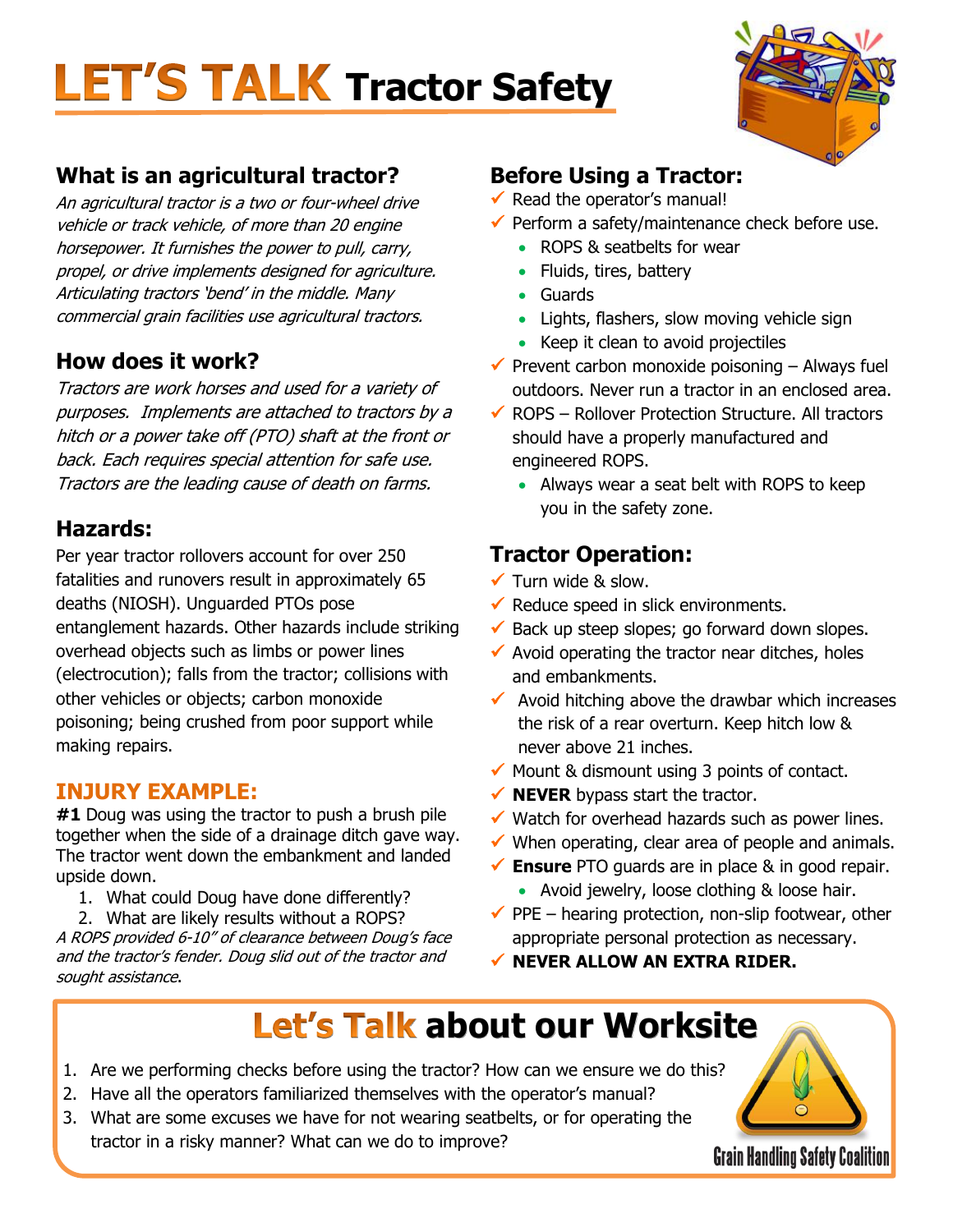# **TRACTOR SAFETY AT WORK**



## **NO extra riders!**

Perform safety and maintenance check before use.



Equip tractors with ROPS and use a seatbelt.





Operate safely to avoid rollovers.



Grain Handling Safety Coalition 2015. This material was produced under grant number SH-26294-14-60-F-17 from the Occupational Safety and Health Administration, U. S. Department of Labor. It does not necessarily reflect the views or policies of the U. S. Department of Labor, nor does mention of trade names, commercial products, or organizations imply endorsement by the U. S. Government..

**Grain Handling Safety Coalition**